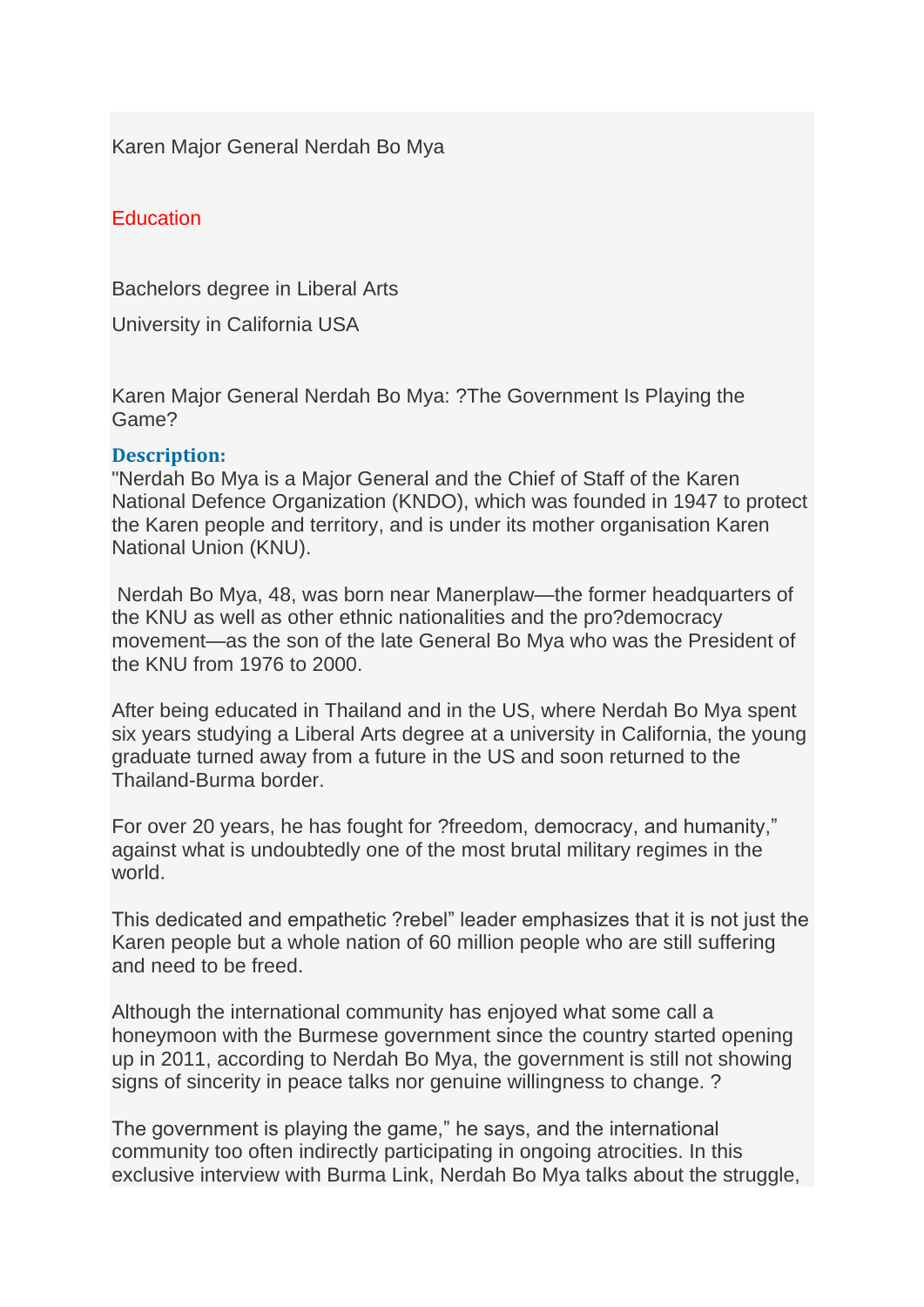the current state of the ceasefire and the peace process, the role of the international community, and how to build a prosperous Burma for the future generations."

#### **Source/Publisher:** Burma Link



# **NERDAH BO MY[A](https://religiousfreedomandbusiness.org/awards2018)**



- President / Founder
- [Karen Enterprises Pte. Ltd.](http://www.karen-biz.com/)
- Myanmar (Burma)

About Karen Enterprises: The Karen territory in eastern Myanmar (Burma), Kawthoolei, is open for business. Kawthoolei offers great investment opportunities in mining, agriculture, and tourism. In the future, given that it borders Thailand, it could serve as a manufacturing base to supply the growing Thai market. Famed investor Jim Rogers says, "If you can find ways to invest in Myanmar, you will be very, very rich over the next 20, 30, 40 years." Karen Enterprises is open to proposals or offers from companies or individuals who would like to do business in this rich and untapped region.

## *Global Business & Interfaith Peace Bronze Medalist*

Nerdah Bo Mya, President and Founder Karen Enterprises, a company in eastern Myanmar, is leading an international effort to attract responsible investment and to drive sustainable and inclusive business initiatives to stabilize peace through entrepreneurship and business. Nerdah is capitalizing on the current peace to bring in the economic pillars that can consolidate the peace.

- – **Ban Ki-moon** [\(former UN Sec. Gen.\) gives keynote](https://vimeo.com/262868661)
- – [Powerpoint Summary of Events with Photos](https://www.slideshare.net/BrianJGrim/global-business-peace-awards-and-symposium-2018-seoul-korea-highlights)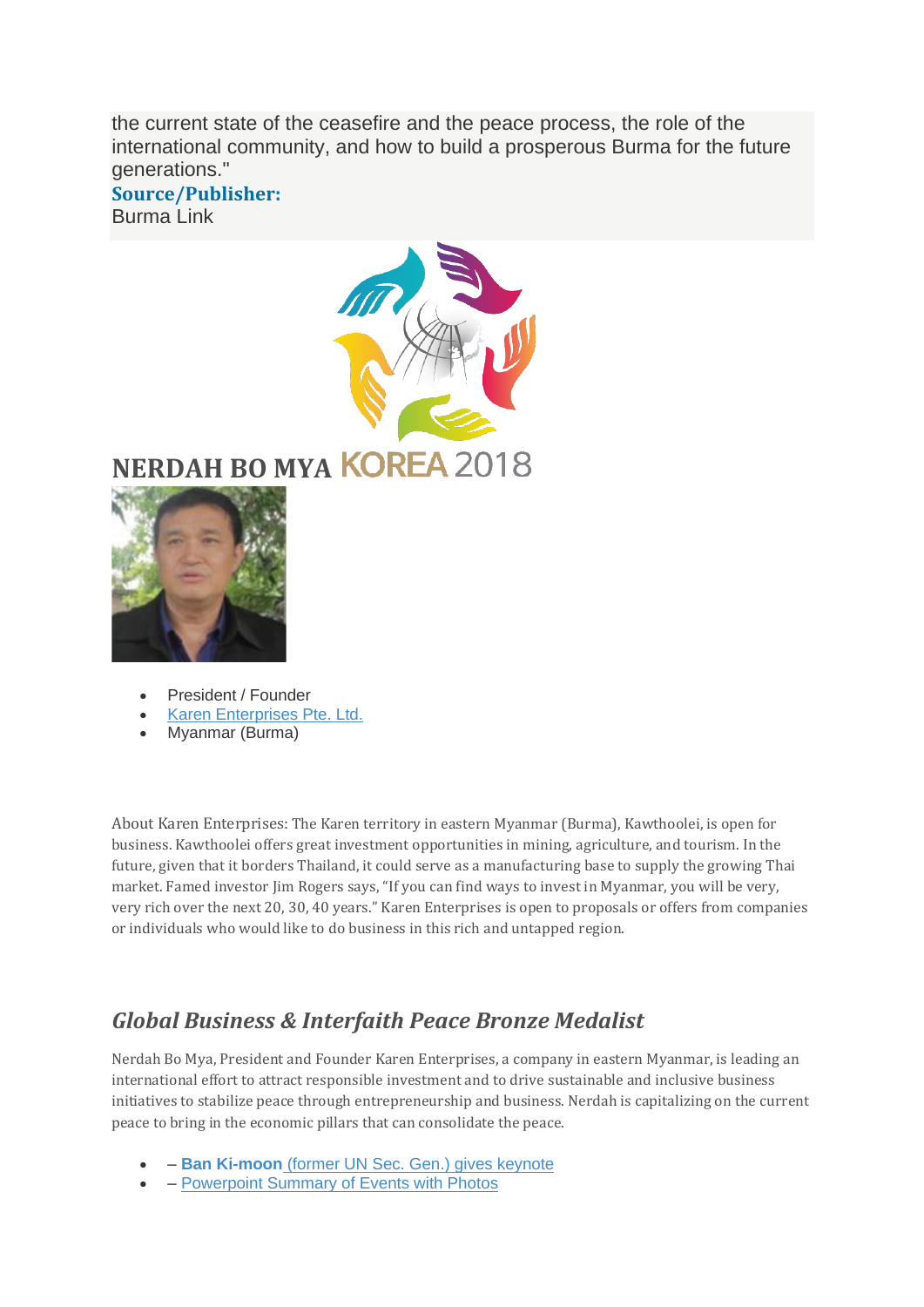- – [Photos from the Awards \(Flickr\)](https://www.flickr.com/photos/139687627@N03/albums/72157693049673821)
- – [Extensive photo set \(DropBox\)](https://www.dropbox.com/sh/3dge5anc9k0qnq1/AAC4ktaz13qlNb-FXC_znPIwa?dl=0)
- – [Videos from the Awards and of the Awardees](https://vimeo.com/album/5019692)

### *Bio*

Nerdah Bo Mya, the President and Founder of Karen Enterprises, is the son of General Bo Mya who was the President of the non-state armed group Karen National Union (KNU) from 1976 to 2000. KNU has been engaged in the longest war of Asia since the independence of Burma / Myanmar against the central military ("Tatmadaw") of Myanmar to achieve selfdetermination of the Karen population and a life in "freedom, democracy and humanity".

Nerdah Bo Mya, was born near Manerplaw – the former headquarters of the KNU as well as other ethnic nationalities and the pro-democracy movement. After being educated in Thailand and in the U.S., where Nerdah Bo Mya spent six years studying a Liberal Arts degree at a university in California, the young graduate turned away from a future in the U.S. and soon returned to the Thailand-Burma border.

A short visit of the fresh university graduate Nerdah Bo Mya turned into a life-long mission, as he witnessed the 1994 Karen split of the Karen resistance into a Christian (KNU) and Buddhist (DKBA) armed splinter group in what he describes as "the blackest day" of their history. Nerdah Bo Mya maintained a dual role – as battalion commander, he fought in the front lines against the Tatmadaw in a military role, while he equally sought to develop the foreign affairs of KNU and to broker support for peace.

Nerdah Bo Mya met with diplomats and politicians, even the Norwegian Royal Family and the German Government and has sought to spread international awareness about the Karen struggle for freedom and equality. Nerdah Bo Mya became the Major General and the Chief of Staff of the Karen National Defense Organization (KNDO).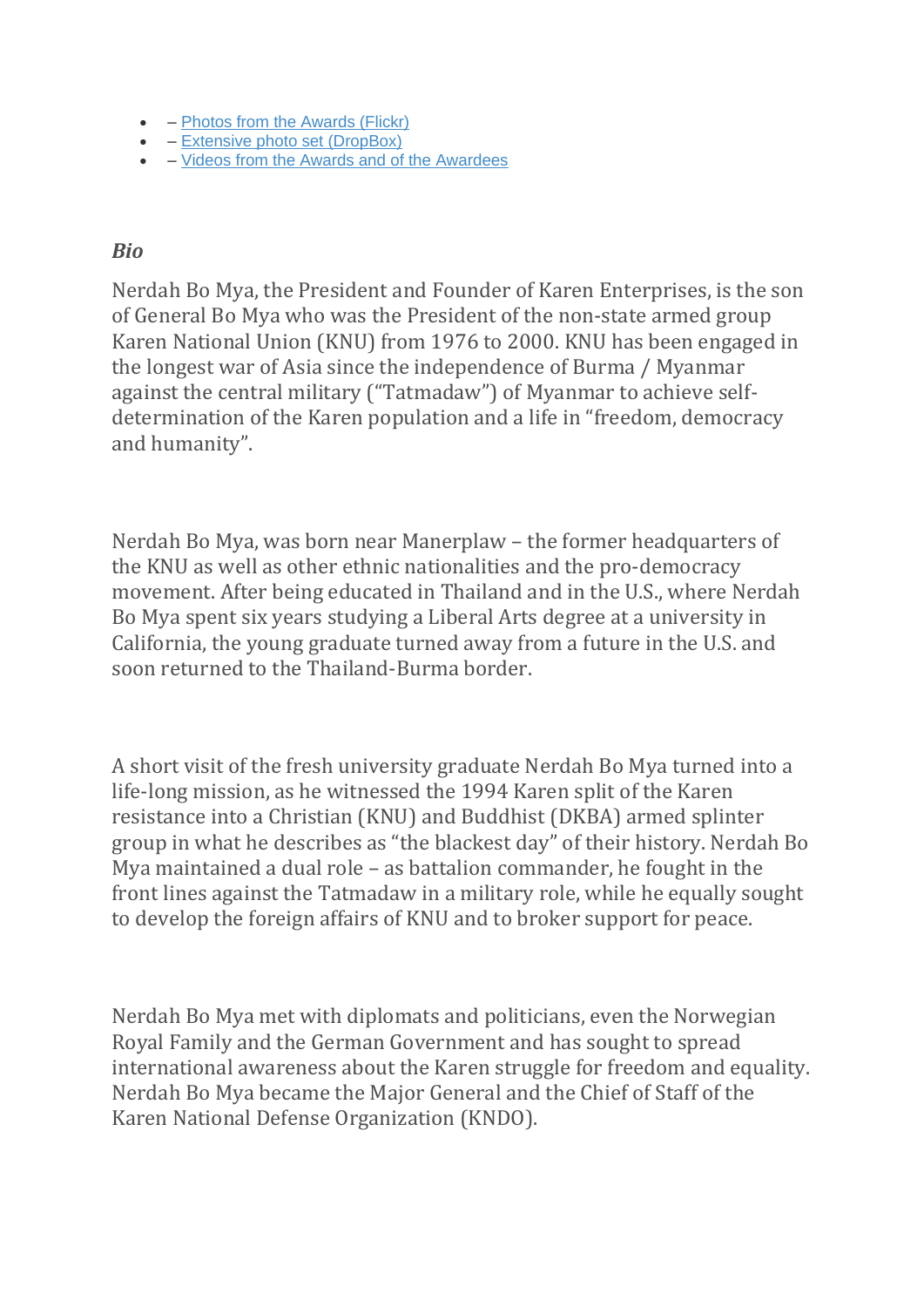Formal peace could be reached through the groundbreaking bilateral ceasefire agreement of KNU with the Tatmadaw in 2012 and affirmed through the so called "Nationwide Ceasefire Agreement" (NCA) in Myanmar in October 2015.

Nerdah Bo Mya has been working towards restoring interfaith unity among the Karen fractions KNU, DKBA and KNU/KNLA Peace Council and has supported peaceful and political solutions to the termination of conflict in Karen State. Through the foundation of Karen Enterprises, Nerdah Bo Mya is practically realizing a vision of a developed peace economy in Karen State through sustainable and inclusive business.

### *More Detail*

Nerdah Bo Mya is a most unconventional business leader and peace entrepreneur. Nerdah is anxious to share with an international audience the pathways to promote sustainable development in a state affected by the longest conflict of Asia.

Karen Enterprises is seeking to attract responsible investment and to drive sustainable and inclusive business initiatives to stabilize peace through entrepreneurship and business. Such ventures include the operation of a hospitality training school, the development of an eco-lodge to attract visitors to the Karen area, the planning of a modern eco-city for refugees and returnees, sustainable business in agriculture and forestry (i.e. plantation business in logging-affected areas to prevent soil degradation and in integrated agriculture through beekeeping) and wildlife conservation measures (e.g. training of rangers).

Nerdah Bo Mya's transformative work for a free and developed Karen State within a federal union of Myanmar requires a balanced approach and engagement with religious and civil society leaders, with military stakeholders, foreign diplomats and researchers, businesspeople etc. Furthermore, I invite the jury members to support the peaceful development of all people in conflict-affected Karen State within all of their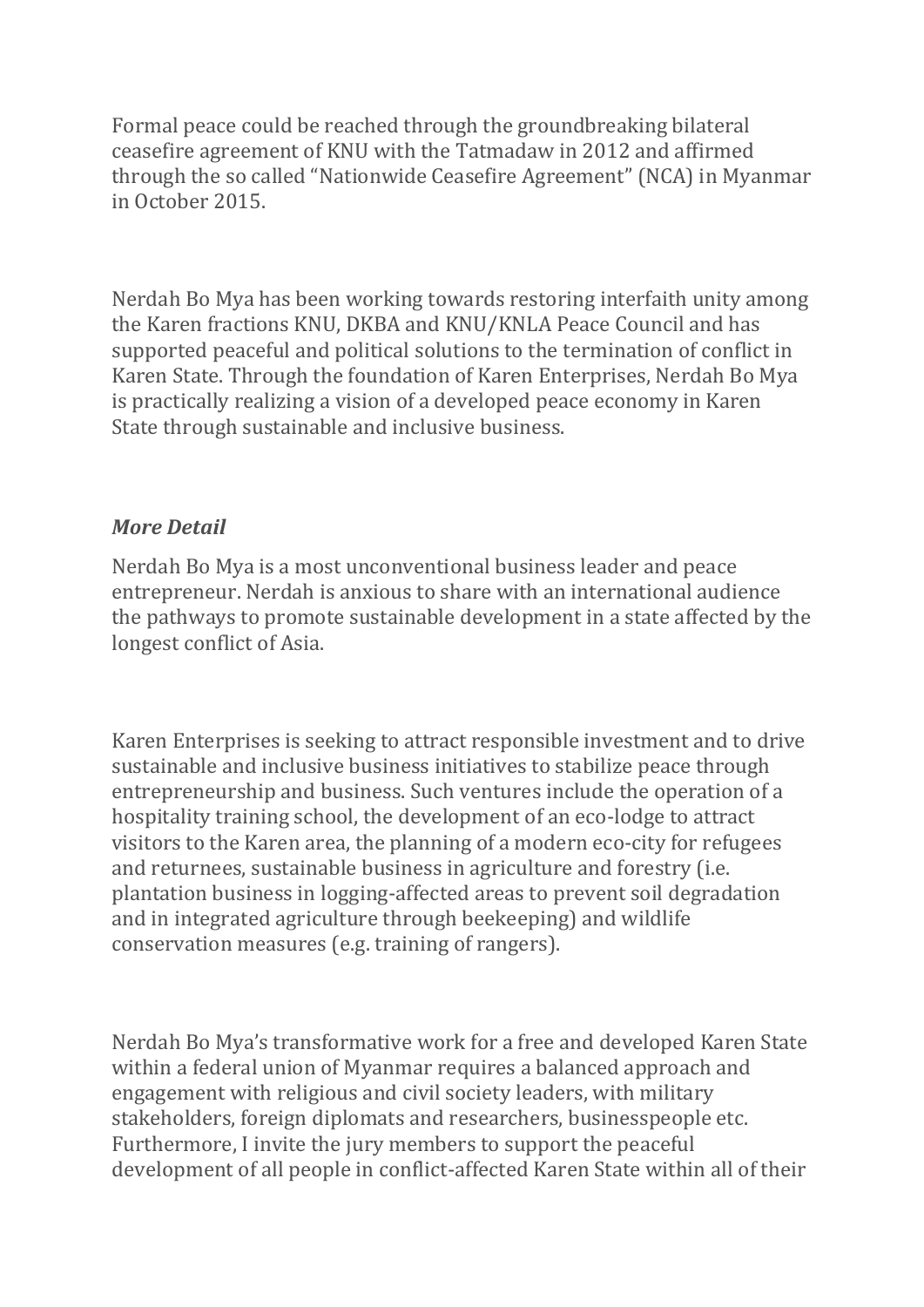personal and institutional means. After five years of the highest level of political stability in Karen State reached since the independence of Myanmar still no comprehensive, coherent and coordinated initiative of international development partners to support the transformation of Karen State to a peace economy has been commenced.

<https://religiousfreedomandbusiness.org/nerdah-bo-mya>

KNU ထိန်းချုပ်နယ်မြေရှိ PDF တွေအားလုံးကို တာဝန်ယူကြောင်းနှင့် စကစကို အမြစ်ပြတ်တဲ့ အထိ ချေမှုန်းဖို PDF တပ်မတော်-NUG အစိုးရနဲ့ အတူ တိုက်ပွဲဝင်သွားမည် ဖြစ်ကြောင်း

KNDO စစ်ဦးစီးချုပ် ဗိုလ်ချုပ် စောနယ်ဒါးမြထုတ်ပြန်

1st September 2021

English Translation

KNDO Chief of Staff Gen Nerdah Bo Mya announces that he will take full responsibility for protecting People Defence Forces in KNDO Controlled territories and collaborate with National Unity Government to eliminate State Administrative Council

The following facts are the ground to award Honorary Doctor of Humanities to be awarded on Karen Major General Nerdah Bo Mya.

- Fighting for freedom of both Karen and all people of Myanmar
- Resist the pressures and continue to provide the protection for displaced people of Myanmar
- Sacrificed personal benefits and uphold the dignity for the humanities and freedom of people.
- Protect the people who took part in Spring Revolution of Myanmar 2021 and Civil Disobedience Movement in KNU Controlled areas.